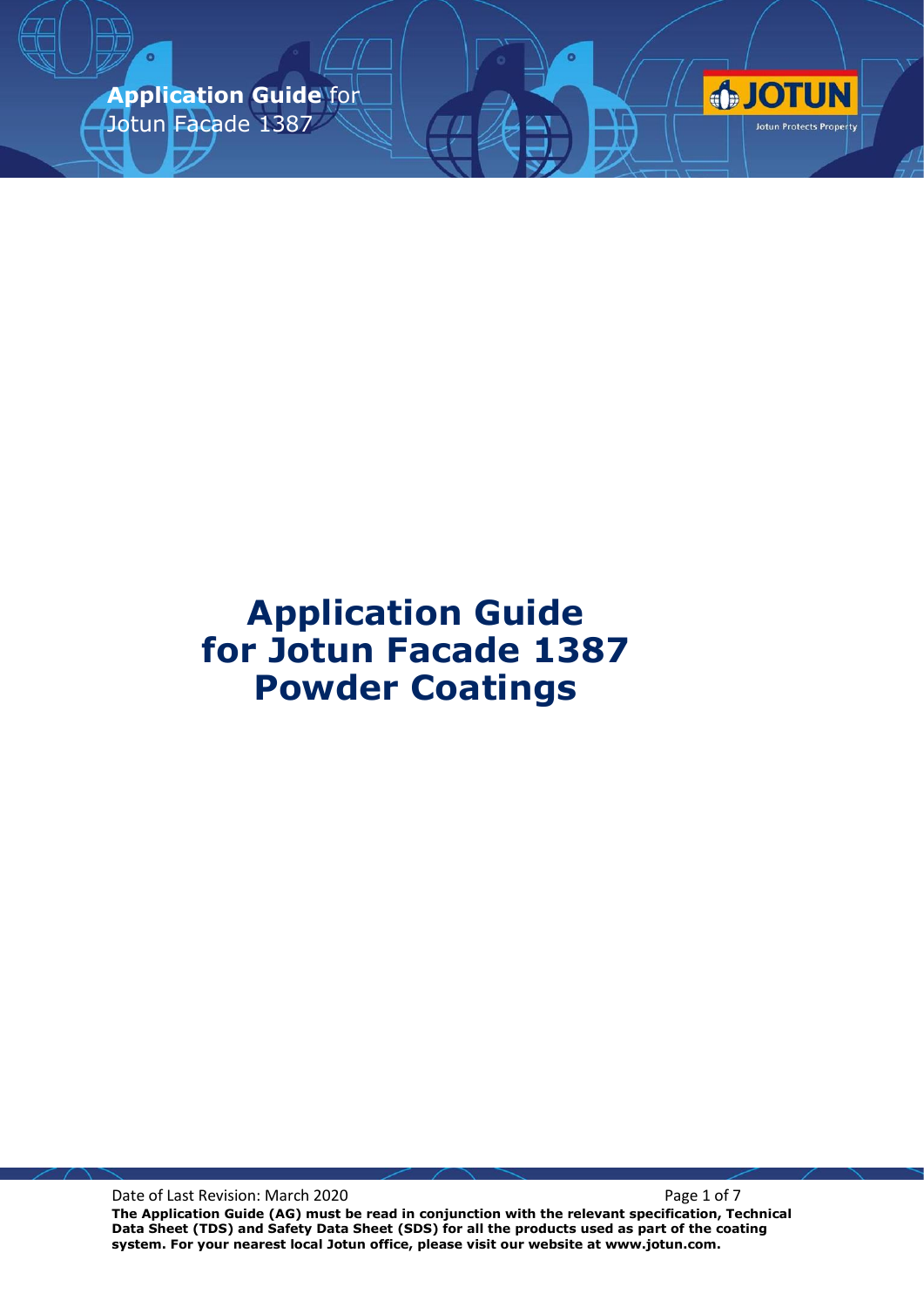

## **Contents**

| 2.0  |  |
|------|--|
| 3.0  |  |
| 4.0  |  |
| 5.0  |  |
| 6.0  |  |
| 7.0  |  |
| 8.0  |  |
| 9.0  |  |
| 10.0 |  |
|      |  |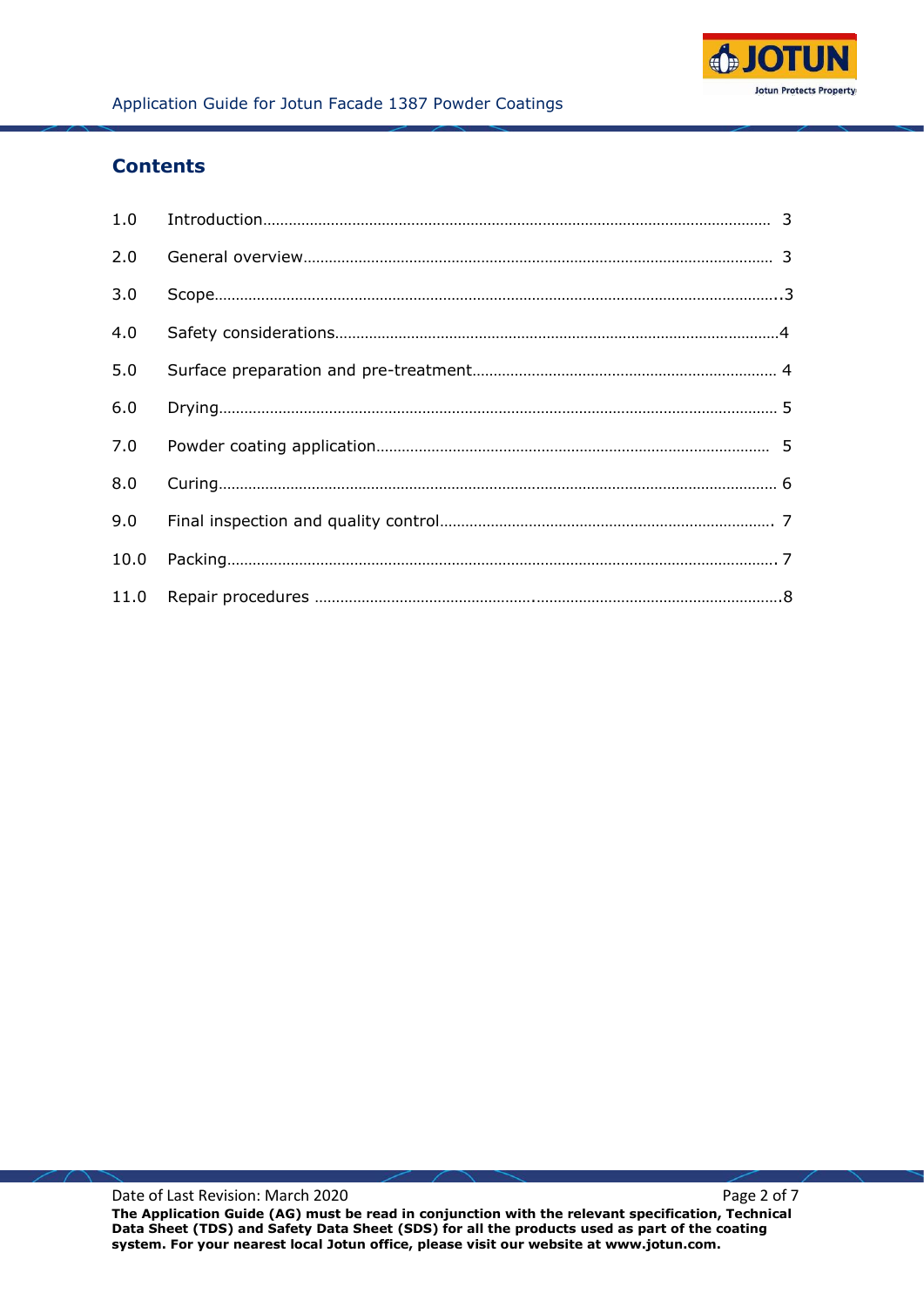

### **1.0 Introduction**

This document provides guidelines for the factory application of Jotun Facade 1387 Powder Coatings for the aesthetic and corrosion protection of architectural aluminum and claddings.

### **2.0 General overview**

Jotun Facade Series are designed to withstand the most stringent weather conditions and meet industry requirements for high performance and long-lasting attractive finishes. It provides good gloss retention and colour stability properties and ensures highest corrosion resistance levels.

The critical steps that must be controlled are:

- 1) Surface preparation and pre-treatment
- 2) Drying
- 3) Powder coating application
- 4) Curing
- 5) Final inspection and quality control
- 6) Packing

### **3.0 Scope**

The Application Guide offers product details and recommended practices for the use of the product.

The data and information provided are not definite requirements. They are guidelines to assist in smooth and safe use, and optimum service of the product. Adherence to the guidelines does not relieve the applicator of responsibility for ensuring that the work meets specification requirements. Jotun's liability is in accordance with general product liability rules.

The Application Guide (AG) must be read in conjunction with the relevant specification, Technical Data Sheet (TDS) and Safety Data Sheet (SDS) for all the products used as part of the coating system.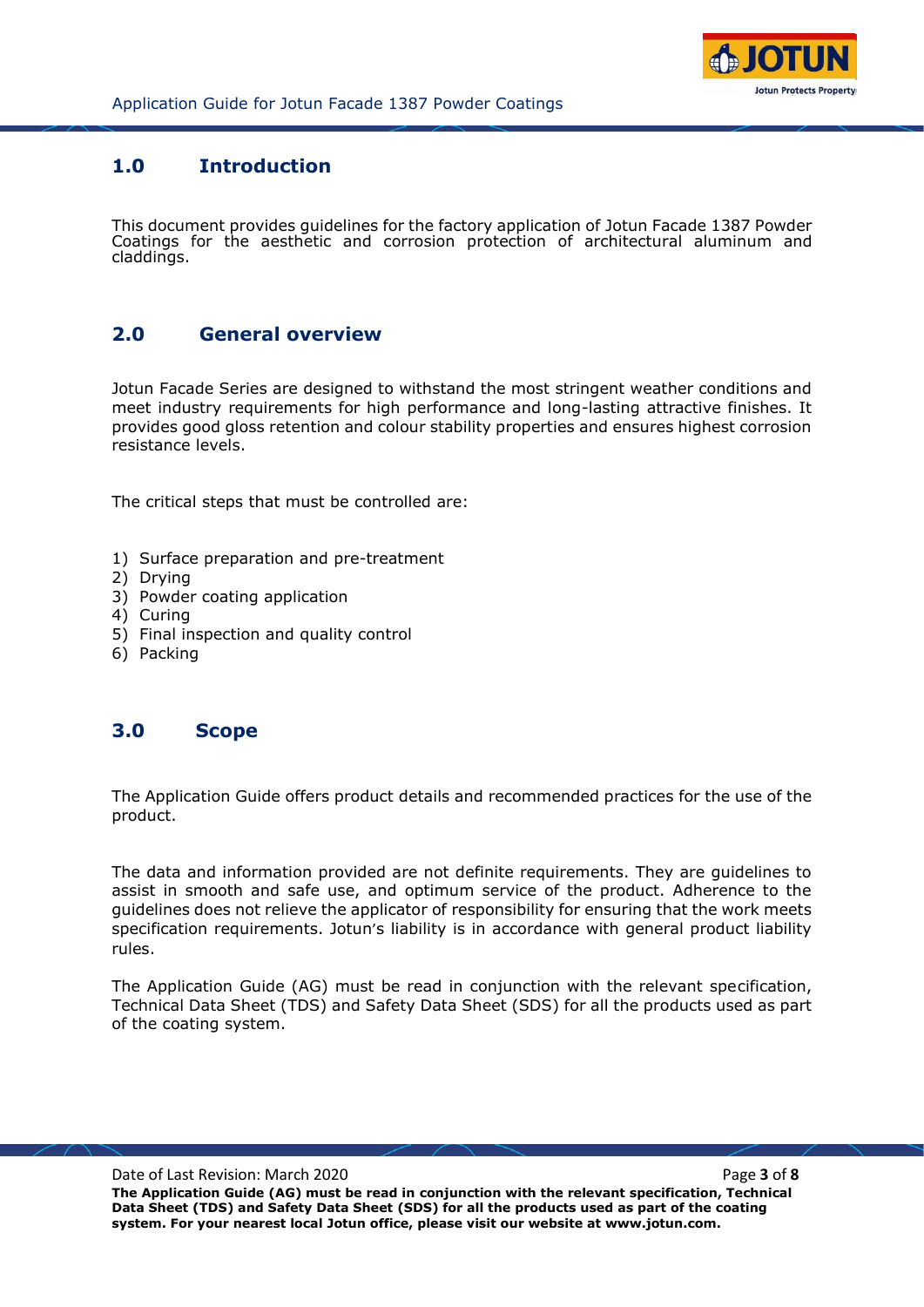

### **4.0 Safety considerations**

Safety is of utmost importance in any powder coating application plant. Proper maintenance of equipment and good housekeeping must always be on the list of the daily, weekly and monthly routines of any powder coating application plant. Suitable Personal Protective Equipment (PPE) should always be worn in the powder application line.

Please refer to relevant Jotun product SDS for further information.

### **5.0 Surface preparation and pre-treatment**

Proper attention should be given to the cleaning and surface preparation of the components or substrates.

The substrates shall be suitable for pretreatment and the coating process. It should allow the coating properties to perform as specified in the relevant TDS for Jotun Facade 1387 as well as other properties specified for this system. The substrates must be bare clean, free from corrosion, and not exposed beforehand to any anodic or organic coating.

There must be no sharp edges. The edges radii must allow the coating to completely cover the whole component's surface to ensure adequate film thickness and prevent holidays.

#### **5.1 Handling**

- 5.1.1 Components or substrates must be carefully handled. Avoid contamination with dust, oil, fat, finger marks, etc.
- 5.1.2 Care should be taken to secure a proper treatment of the total area.

#### **5.2 Pre-treatment**

5.2.1 Chrome pre-treatment

It is recommended that the following pre-treatment is performed. Moreover, always follow the chemical supplier's recommendation.

- a) Degreasing / etching alkaline or acidic. Etching degree must be  $\geq 1$  g/m<sup>2</sup>
- b) Rinse
- c) Acid wash
- d) Rinse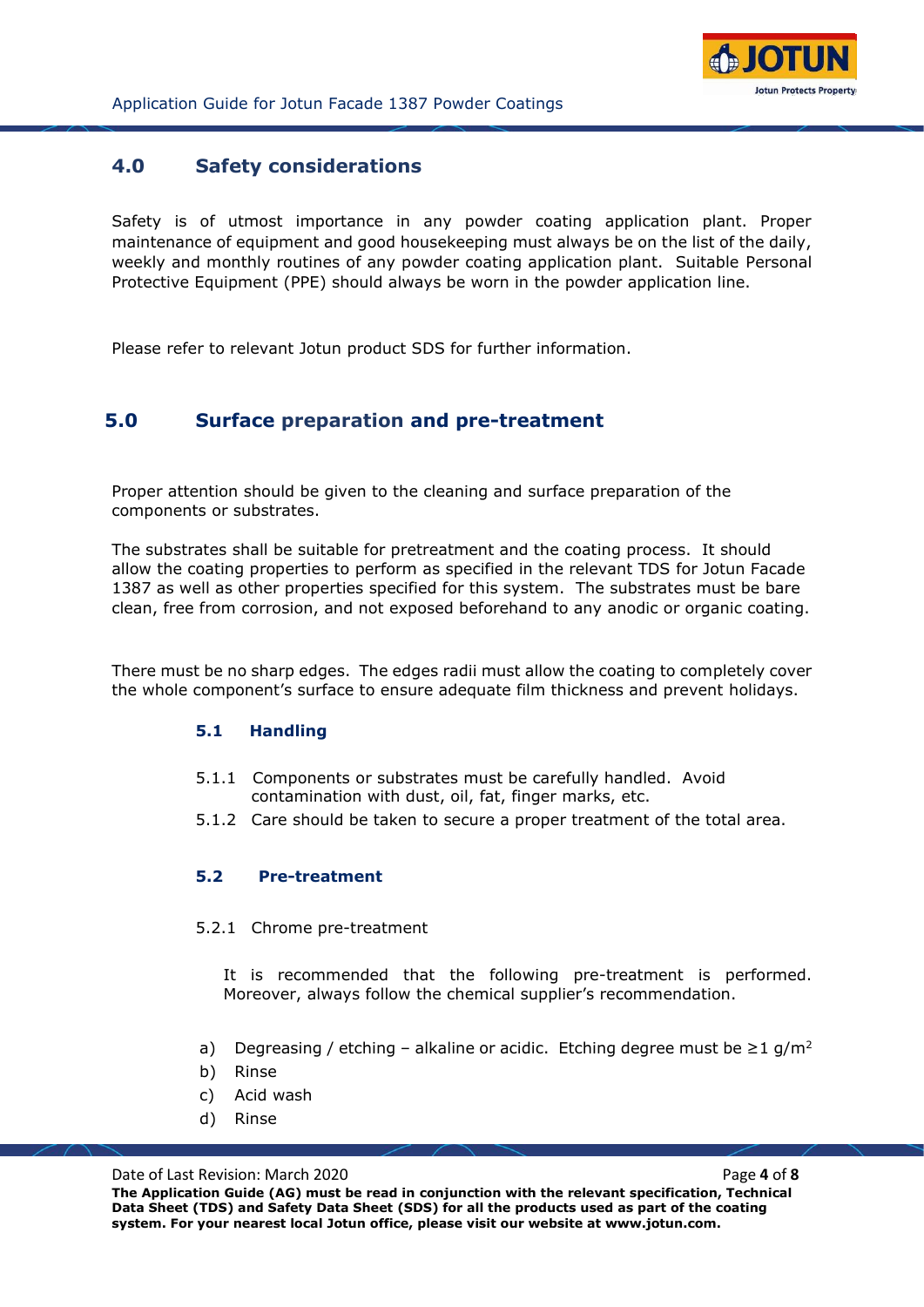

- e) Chromating
- f) Rinse
- g) Rinse, using demineralized water (the last running water from the component should be tested at 20°C. The readings should be taken from the open sections and conductivity readings should be below 30 µSiemens/cm)

The chemical deposition of the chromate conversion layer should be:

Yellow chromate =  $0.6 - 1.2$  g/m<sup>2</sup> Green chromate =  $0.6 - 1.5$  g/m<sup>2</sup>

5.2.2 Chrome-free pre-treatment

Suitable chrome-free pre-treatments are also recommended. Due to the variety of chrome-free pre-treatments available today, only the approved systems from Qualicoat and GSB should be used. Detailed advice should be sought from the pretreatment supplier.

### **6.0 Drying**

Pre-treated components should be dried in an oven. Maximum metal temperatures in the drying oven must not exceed 100°C. Perform the process as per chemical supplier's written instructions.

### **7.0 Powder coating application**

Pre-treated components should never be handled with bare hands.

Pre-treated components are to be immediately transferred to the coating process in a clean and dry state to avoid deterioration of the pre-treatment integrity. Pre-treated components should be powder coated within 16 hours.

A single coat application should be undertaken in one operation, to a minimum film thickness of 60 microns for exposed areas. The coating thickness should not exceed 120 microns if the coated component is to be treated mechanically after coating (i.e. sawing, milling, drilling, etc.).

Jotun Facade 1387 have high chargeability during the corona application. It is

Date of Last Revision: March 2020 **Page 1.1 and 2020 Page 5** of **8 The Application Guide (AG) must be read in conjunction with the relevant specification, Technical Data Sheet (TDS) and Safety Data Sheet (SDS) for all the products used as part of the coating system. For your nearest local Jotun office, please visit our website at www.jotun.com.**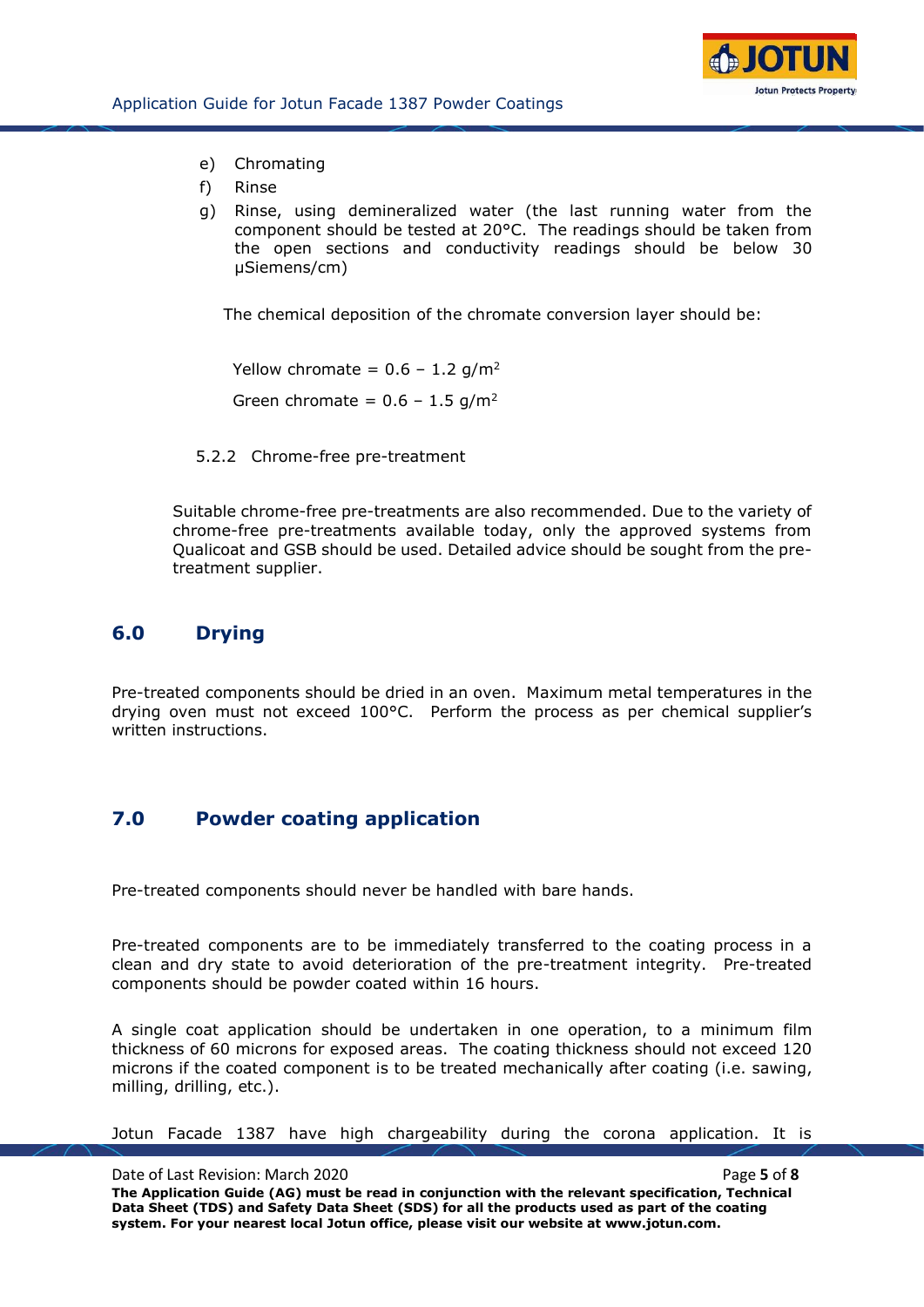

recommended to start the corona application of 60 kV and 10 µA on the application current. Spraying application parameters may be adjusted to achieve the final coating requirements.

It is advisable to quality assure the reclaim powder prior to use. Sieving equipment is recommended to break any agglomeration and remove any foreign matter in the reclaim powder. It is recommended that reclaiming is done automatically. Virgin to reclaim ratio needs to be closely monitored. Normally, the ratio of reclaim to virgin should not exceed 30%.

For optimum powder coating application process, it is recommended that grounding measurements are conducted on a regular basis. Resistance to ground should always be < 1.0 Megaohm

## **8.0 Curing**

Components once powder coated, should be cured as soon as possible otherwise, the risk of airborne contamination will be high.

The powder coating must be cured as specified by Jotun Powder Coatings for Jotun Facade 1387 TDS.

It is recommended to conduct a weekly oven test. The temperature is best obtained by measuring it at the thickest wall of the component while the oven is fully loaded.

The air temperature in the curing zone must not deviate from the adjusted nominal temperature by more than  $\pm$  10°C.

#### **8.1 Post cure handling**

Coated components should be cooled to below 40°C before handling.

Precaution should be taken to avoid damages on the finished coating during stacking, packaging, storing and transportation.

## **9.0 Final inspection and quality control**

Thorough inspection and coordination with the other application steps are essential for a quality coating. Inspection should be considered as part of the process control operation and not just a decision point for approving or rejecting coatings. If each processing step is done correctly, a high coating quality is assured.

Regular quality control tests after the curing process include, but not limited to, film

Date of Last Revision: March 2020 **Page 6** of **8 Page 6** of **8 The Application Guide (AG) must be read in conjunction with the relevant specification, Technical Data Sheet (TDS) and Safety Data Sheet (SDS) for all the products used as part of the coating system. For your nearest local Jotun office, please visit our website at www.jotun.com.**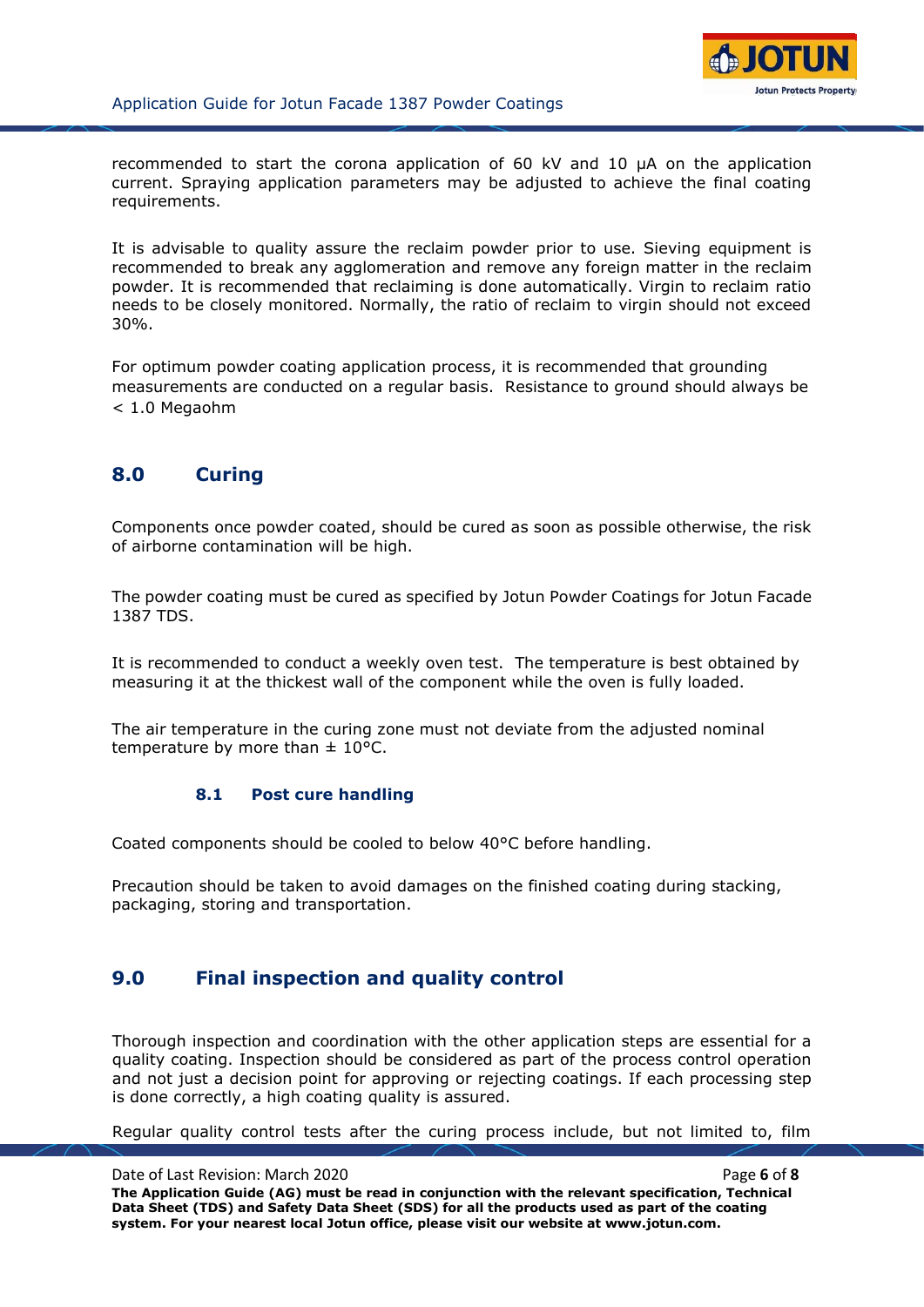

thickness, visual color assessment, adhesion and other mechanical properties and physical appearance of the coating. Cure test can be carried out using the MEK (Methyl Ethyl Ketone) test.

Jotun guarantees that the gloss measured during powder coating production lies within the TDS range. However, some variation of measured gloss on the powder coated component is possible due to differences in application lines such as oven types (batch vs. conveyor), profile heat up rates, oven temperature stability etc. For more information on permissible specular gloss variations please refer to the respective AAMA and Qualicoat standards.

# **10.0 Packing**

Special care must be taken when loading and unloading the coated components.

To prevent any damage during transportation, each coated component should be packed individually and isolated from other components by crepe paper, with a weight of 150 grams/m<sup>2</sup>, or other suitable cellulose based packaging. Additionally, polyolefin packaging can also be used.

It is the responsibility of the powder coating applicator to quality assure the use of any packaging materials prior to any use.

If coated components are wrapped with any plastic sheet, these coated components must not be subjected to high heat ( $>70^{\circ}$ C) or high humidity ( $>80\%$ ) or direct sunlight.

Regular adhesive tapes should never come into direct contact with the coating.

Should protective tape be required, then only tape designed for the protection of the coated component must be used. No residue of any nature should be left on the finished product.

The suitability of any packaging material for protecting coated component must be quality assured by the applicator prior to use.

## **11.0 Repair procedures**

It is probable that during fabrication, erection and installation there are on site activities like cutting, fixing of nuts/bolts, handling and movement of aluminum structures. These activities can result in physical damage to the coating. In order, to repair the coating the following procedure is recommended.

• Complete cleaning of damaged area